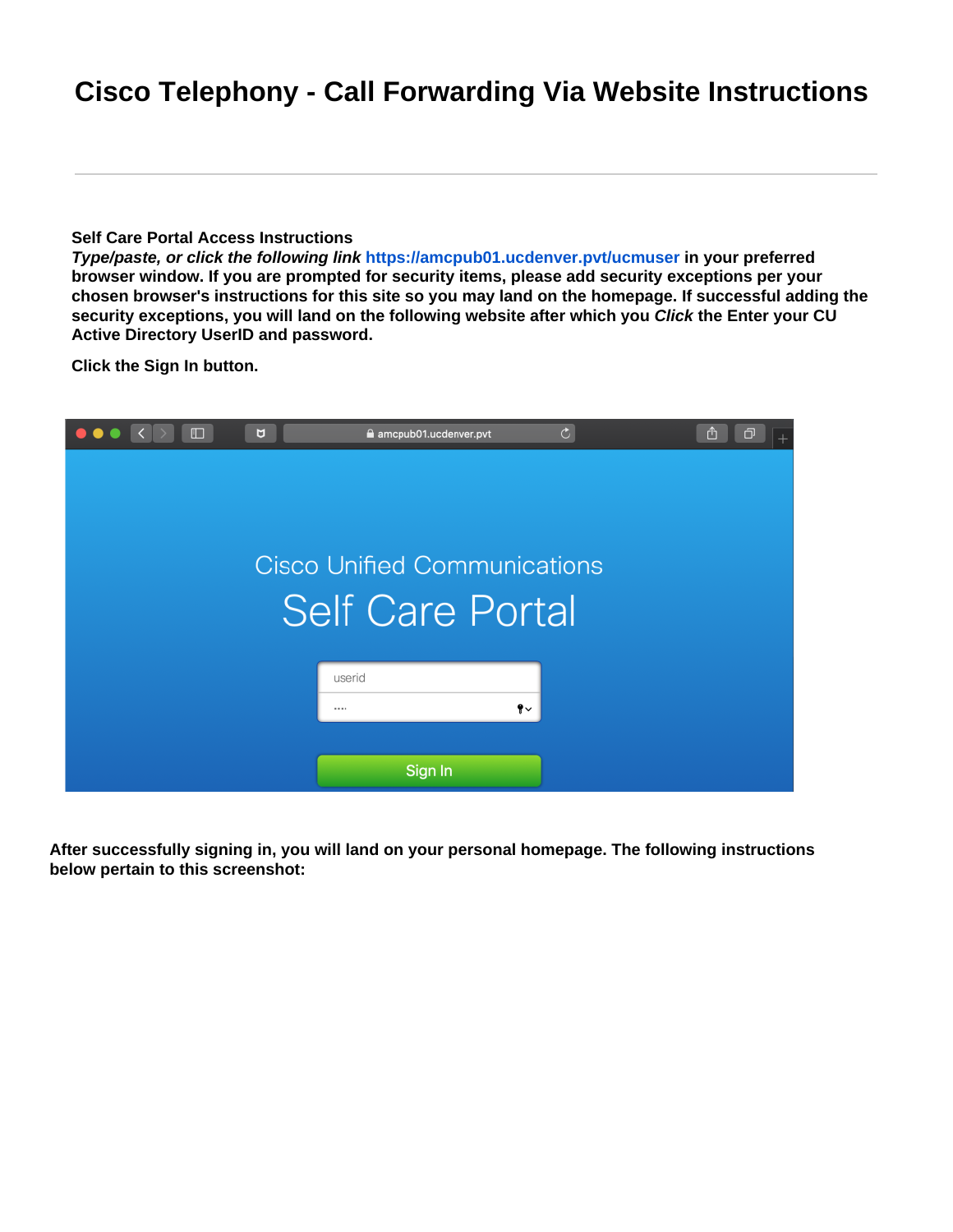| $\bullet$                                                                                                                            | $\square$<br>U         | $\mathfrak{C}$<br>amcpub01.ucdenver.pvt                                |                               |           | O<br>û |
|--------------------------------------------------------------------------------------------------------------------------------------|------------------------|------------------------------------------------------------------------|-------------------------------|-----------|--------|
| $\frac{\mathrm{d}\ln\ln\ln\theta}{\mathrm{c}(\mathrm{s}\,\mathrm{c}\,\mathrm{o})}$<br><b>Unified Communications Self Care Portal</b> | Weston, Jarrod v       |                                                                        |                               |           |        |
| Phones                                                                                                                               | Voicemail              | IM & Availability                                                      | <b>General Settings</b>       | Downloads |        |
| My Phones<br><b>Phone Settings</b>                                                                                                   |                        | Call Forwarding                                                        |                               |           |        |
|                                                                                                                                      | <b>Call Forwarding</b> | 40441<br>Forward all calls to:<br>Advanced calling r<br>Cancel<br>Save | Voicemail<br>Add a new number | ▼         |        |

**Click the Phones Tab (should be defaulted to this tab already).**

**Click** the Call Forwarding option. Choose the extension you have administered to you for control **permissions and** *click* **the down arrow. Check the Forward all calls to: option. Click the down arrow and you will be presented a drop down menu.**

- Choose Voicemail if you want all calls going to voicemail.
- This option will prevent your VoIP telephone from ringing as all inbound calls to this extension will be diverted immediately to voicemail Choose any **previously defined extension** if you've already created on prior
- Choose **Add a new number** if this is the first number or you would like to add another destination to route your inbound calls

After choosing Add a new number, enter the number to which you wish to forward your calls. Click the Save button.

Note – You MUST enter this dialed string as you would dial from your personal VoIP telephone. If it is on external number, enter the 9. In this example below, the destination number is 303-555-1212 and is preceded by the 9 to obtain the outside line resulting in the dialed string of 93035551212 entered to properly route/call forward inbound calls.

Additionally, in some cases, you may need to enter a 1 for calls to the 303 or 720 area codes. The dialed string might look like the following; 913035551212

## **Optional settings**

If you want to condition your Call Forwarding settings, before checking the forward all calls option, click the down arrow on the Advanced calling rules option.

You can apply call forwarding preference conditionally to meet your goal.

Most user elect the All Calls option above for that extension.